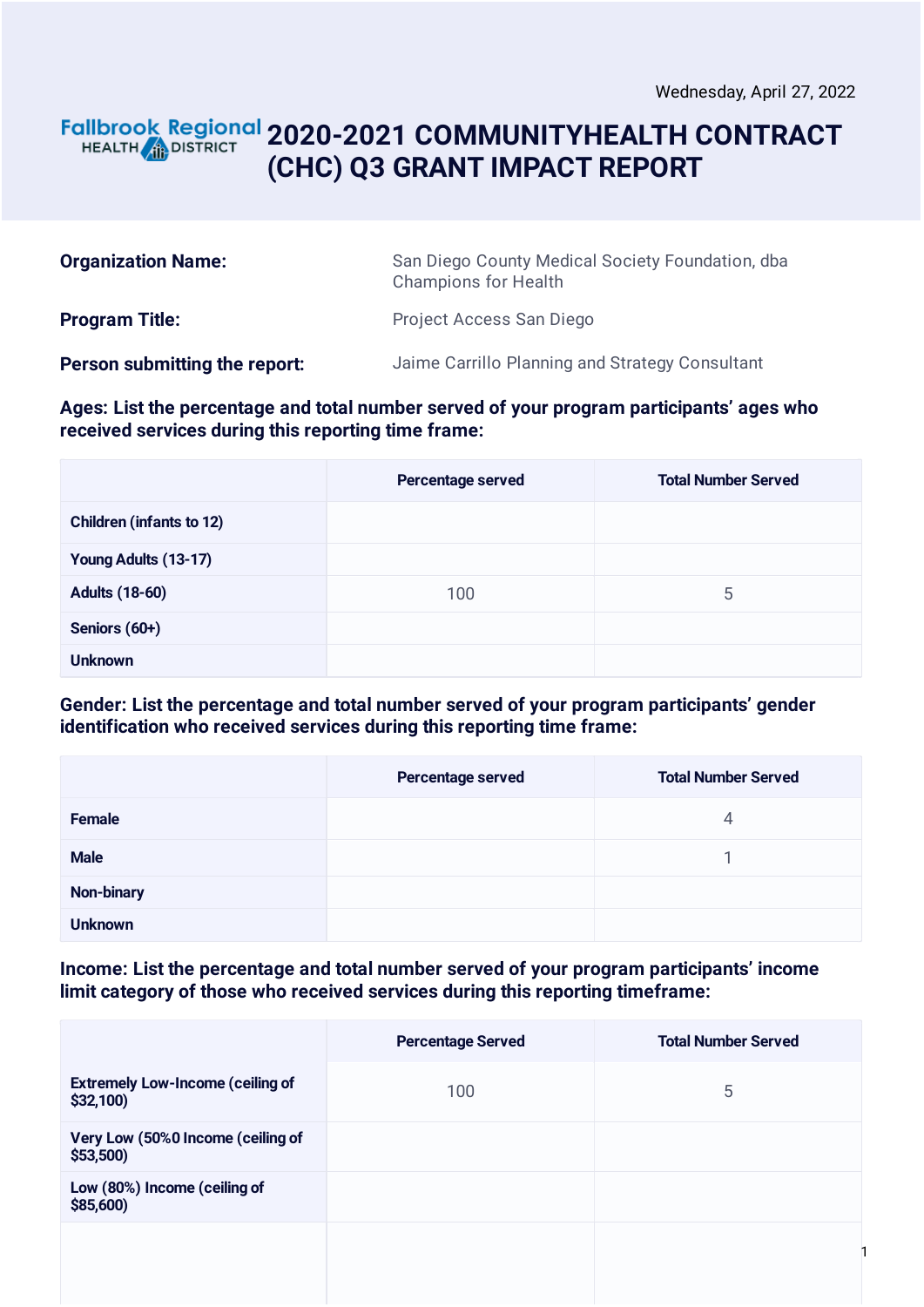|                                  | <b>Percentage Served</b> | <b>Total Number Served</b> |
|----------------------------------|--------------------------|----------------------------|
| <b>Higher than listed limits</b> |                          |                            |
| <b>Unknown</b>                   |                          |                            |

**benefited (participant/client)from this program in this reporting quarter?**

# **GOALS & OBJECTIVES**

#### **Please provide the Goal 1 statement from your application. Discuss the actions within each objective and provide your outcome data accordingly.**

By June 30 ,2022 Champions for Health will facilitate specialty healthcare for a minimum of 40 low-income, uninsured patients through Project Access, and provide intensive care management for patients within the Fallbrook Regional Health District.

Objective 1 for Goal #1 Process referrals for at minimum 40 patients from Fallbrook Regional Health District.

Actions: In Q3, between January 1 and March 31, 2022, Champions for Health has processed referrals for three patients from FRHD, accepted three new patient resulting in 10 total consults/visits/services. A total of 14 patients have been served so far through this grant.

Objective 2 for Goal #1 Provide intensive care management to at minimum 40 patients from Fallbrook Regional Health District. Actions: Intensive care management was provided to four patients from FRHD to attend 10 appointments/consultations with our pro bono specialty physicians.

Objective 3 for Goal #1 Provide support to overcome the social determinants of health for at minimum 40 patients from Fallbrook Regional Health District. Actions: CFH staff provided transportation support for three patients to attend 10 appointments and consults, and all services were provided at no cost to patients. Patients who required lab tests, imaging, or medication received it at no charge.

Our new case manager has been making headway in supporting physician recruitment and outreach to Fallbrook providers and are working to providers to support care of FRHD residents.

### **Please provide the Goal 2 statement from your application. Discuss the actions within each objective and provide your outcome data accordingly.**

N/A

# **PARTICIPANT SUCCESS STORY**

### **Participant Success Story:**

Please find attached our Participant Success Story published in San Diego Physician Magazine during February 2021, and chronicles the story of on of our patients - Gloria - and our amazing physician Champion.

### **Participant Success Story:**